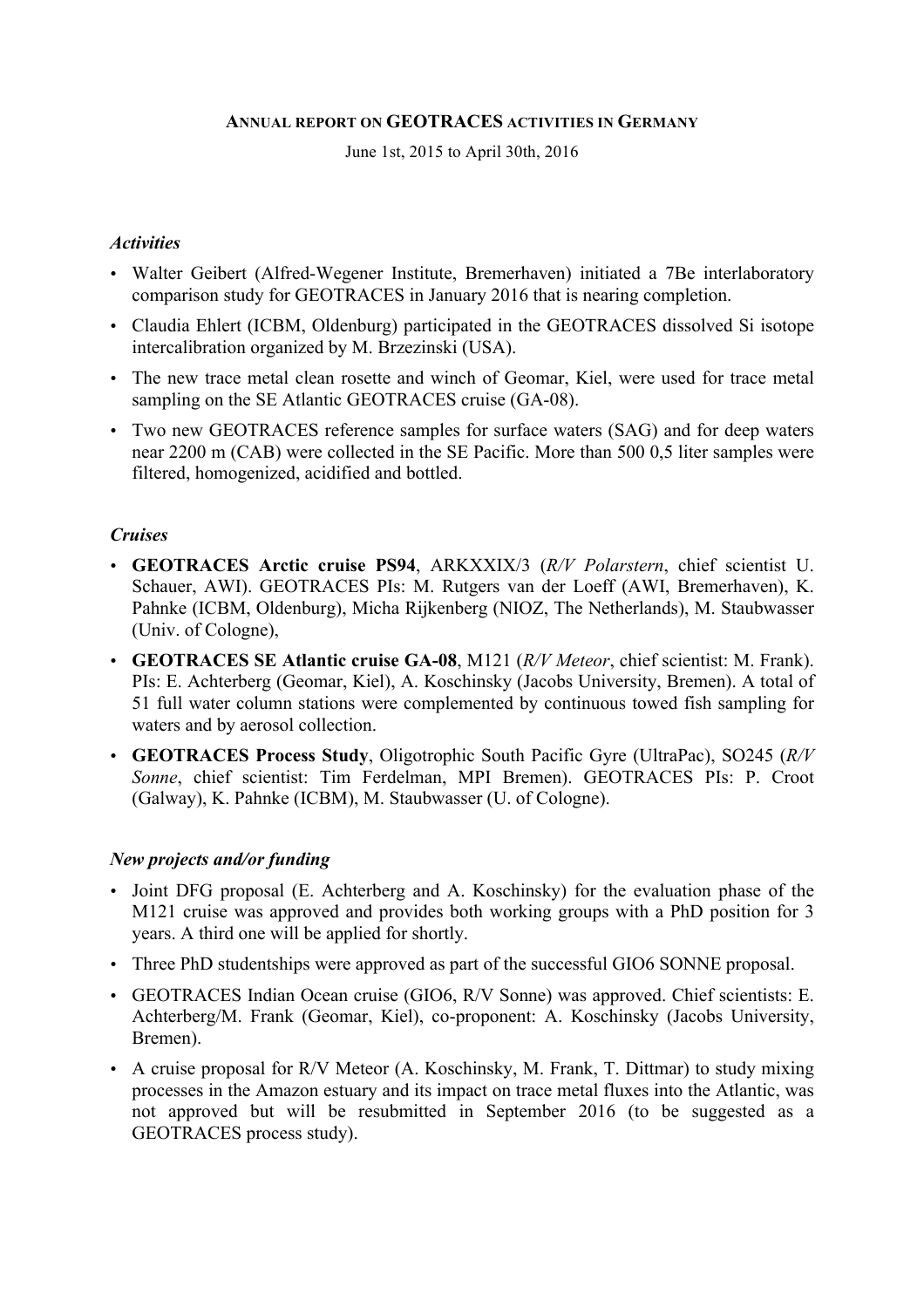#### *Other activities*

• Melanie Behrens (ICBM, University of Oldenburg) won a student poster award at the AGU Fall Meeting 2015 for her presentation of Nd isotope and REE data from a GEOTRACES Process Study in the West Pacific.

#### *Outreach activities*

• Reiner Schlitzer, Presentation during GEOTRACES Townhall at Ocean Sciences Meeting, Feb 2016, in New Orleans

## *National and international service*

• Germany is represented on the International GEOTRACES Standards and Intercalibration Committee by Walter Geibert (AWI), and on the SSC by Reiner Schlitzer (co-chair, AWI) and Katharina Pahnke (MPI/ICBM).

## *Meetings*

## • **Workshop on biogeochemical studies in Siberian Shelf Seas**

GEOMAR Kiel 27-28 January 2016. Organized by H. Kassens, M. Rutgers van der Loeff, M. Frank, Andrei Novikhin, Sandra Gdaniec. Sponsored by IASC, TRANSDRIFT (System Laptev Sea) and GEOTRACES.

Objectives:

1) Bring together specialists working from widely different perspectives on geochemical studies in the Siberian Shelves Seas.

2) Exploring possibilities of cooperation in future studies by exchange of data, samples, cruise participants.

35 attendants, including 10 early career scientists, from 10 countries, represented: NABOS, SWERUS-ISSS08, GEOTRACES, TRANSDRIFT, Arctic-GRO, Shirshov Institute, Japan, RUSALCA, AWI-Lena estuary.

Central in the discussions was the attempt to enhance cooperations between Russian and other scientists and to enhance the possibilities for trace metal analyses in Russian shelf seas. In this respect, two agreements were made:

1. The Shirshov Institute participants announced that 2-3 foreign participants were welcome on their 2017 expedition to the Laptev/Kara/Barents Sea. And

2. It was decided to set up possibilities for Russian students to get training in clean sampling techniques. Both cooperations were announced through the GEOTRACES mail server.

## *New publications (published or in press)*

• Basak, C., Pahnke, K., Frank, M., Lamy, F., Gersonde, R., 2015. Neodymium isotopic characterization of Ross Sea Bottom Water and its advection through the southern South Pacific. Earth and Planetary Science Letters 419, 211-221. doi:10.1016/j.epsl.2015.03.011.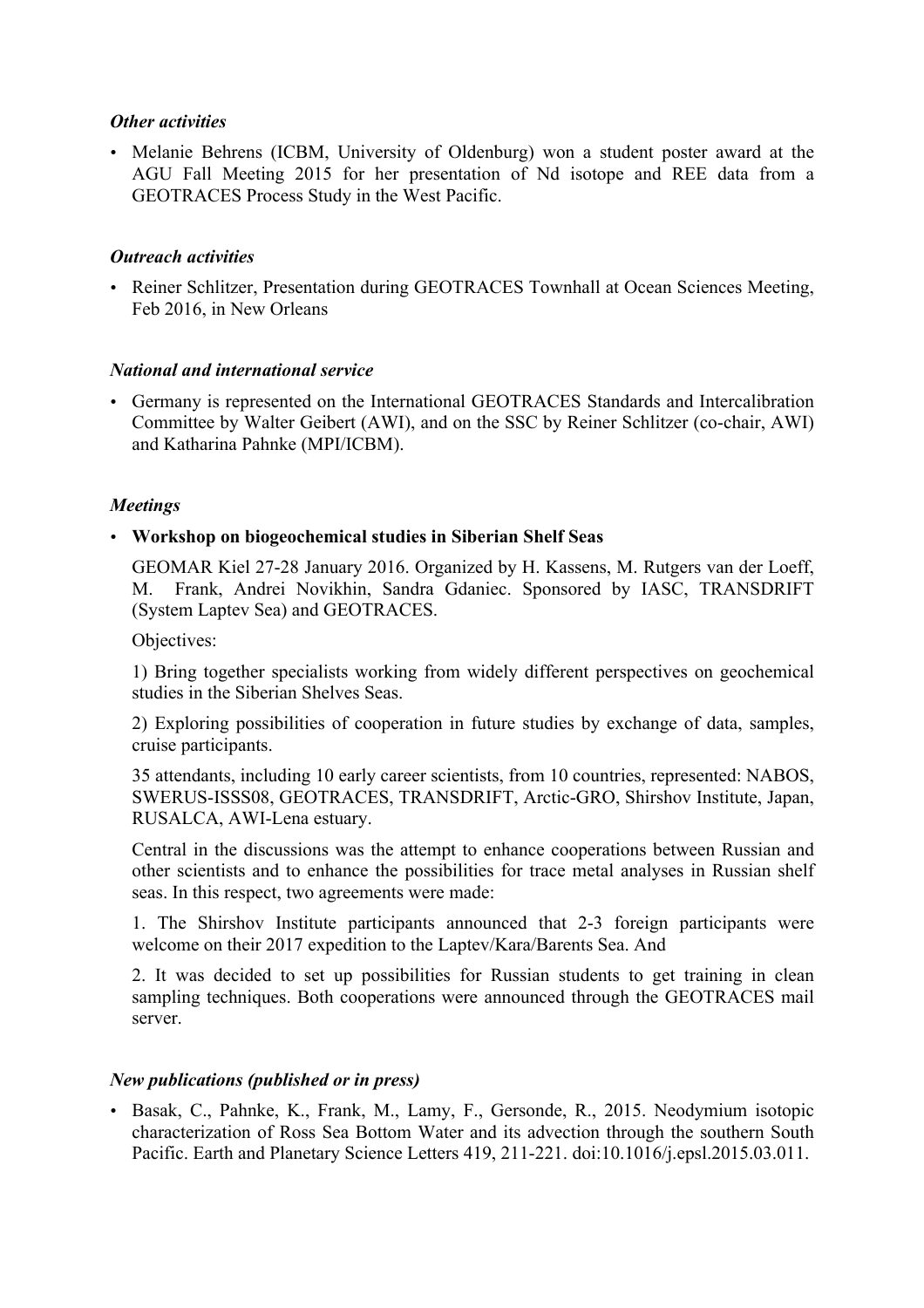- Cao, Z., Frank, M., Dai, M., 2015. Dissolved silicon isotopic compositions in the East China Sea: Water mass mixing versus biological fractionation. Limnology and Oceanography 60: pp. 1619-1633.
- Hathorne, E., Stichel, T., Brück, B., and Frank, M., 2015. Rare earth element distribution in the Atlantic sector of the Southern Ocean: The balance between particle scavenging and vertical supply. Marine Chemistry 177: pp. 157-171.
- Osborne, A., Haley, B.A., Hathorne, E., Plancherel, Y., Frank, M., 2015. Rare Earth Element distribution in Caribbean seawater: Continental inputs versus lateral transport of distinct REE compositions in subsurface water masses. Marine Chemistry 177, 172-183.
- Poehle, S., Schmidt, K., Koschinsky, A., 2015, Determination of Ti, Zr, Nb, V, W and Mo in seawater by a new online-preconcentration method and subsequent ICP-MS analysis. Deep Sea Research Part I 98: 83–93.
- Snow J. T., Schlosser C., Woodward E.M.S., Mills M.M., Achterberg E. P., Mahaffey, C.A., Bibby T.S., Moore C.M., 2015. Environmental controls on the biogeography of diazotrophy and Trichodesmium in the Atlantic Ocean. Global Biogeochemical Cycles, Global Biogeochemical Cycles. doi:10.1002/2015GB005090.
- Stichel, T., Hartman, A.E., Duggan, B., Goldstein, S.L., Scher, H., Pahnke, K., 2015. Separating biogeochemical cycling of neodymium from water mass mixing in the Eastern North Atlantic. Earth and Planetary Science Letters 412, 245-260. doi:10.1016/j.epsl.2014.12.008.
- Xie, R.C., Galer, S.J.G., Abouchami, W., Rijkenberg, M.J.A., De Jong, J., de Baar, H.J.W., Andreae, M.O., 2015. The cadmium-phosphate relationship in the western South Atlantic – the importance of mode and intermediate waters on the global systematics. Marine Chemistry 177, 110-123. doi: http://dx.doi.org/10.1016/j.marchem.2015.06.011.

# *Conference abstracts*

- Behrens, A., Pahnke, K., Schnetger, B., Brumsack, H.J., Trace element inputs to the upper West Pacific from Nd isotopes and rare earth elements, AGU Fall Meeting, San Francisco, 2015 (poster, won poster award).
- Cao, Z., Siebert C., Hathorne, E., Dai, M., Frank, M.. Do Dissolved Barium Isotopes in Seawater Trace Water Mass Mixing and Nutrient Cycling? 25th Goldschmidt Conference, Prague, Czech Republic, August 15-21, 2015 (talk).
- Geibert, W., Fluxes across the continental shelf. Royal Society Satellite Meeting "Quantifying fluxes and processes in trace-metal cycling at ocean boundaries" Chicheley Hall, UK, Dec. 2015 (keynote lecture).
- Filippova, A., Frank, M., Rickli, J., Hathorne, E., Yashayaev, I.. Water Mass Formation in the Labrador Sea Based on Coupled Hf-Nd Isotope and Rare Earth Element Distributions. 25th Goldschmidt Conference, Prague, Czech Republic, August 15-21, 2015 (talk).
- Koschinsky, A., Schmidt, K., Riedel, T., Poehle, S. and Schneider, A. (2016) The Amazon estuary as an interface for trace metal fluxes from the river into the Atlantic – a study along a salinity gradient in the mixing zone. Ocean Science Meeting, New Orleans, Feb. 2016 (poster).